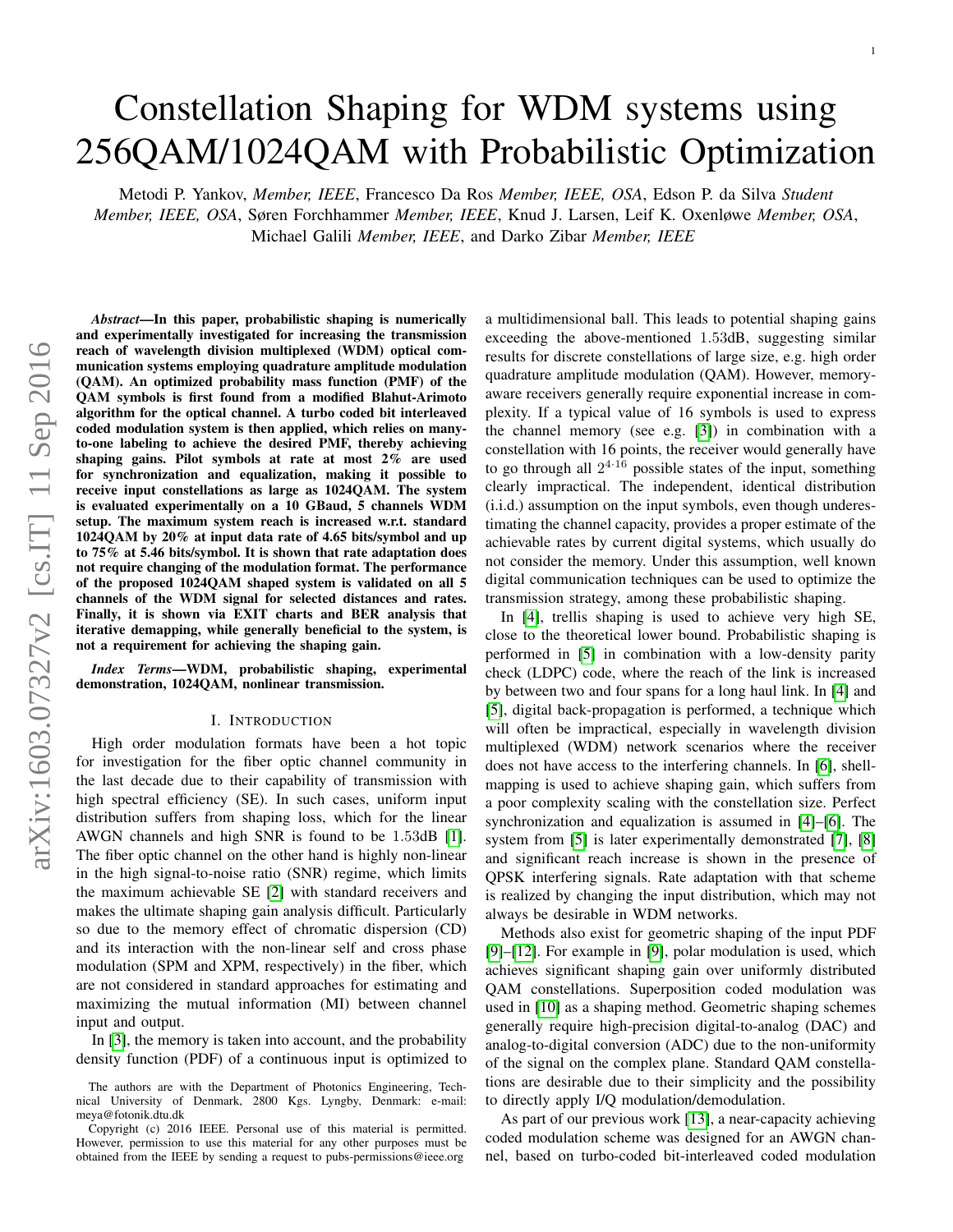(BICM) employing QAM and constellation shaping. In [\[14\]](#page-9-12), the QAM probability mass function (PMF) is optimized for a single channel optical system and up to 1.5 dB gains are numerically shown in both the linear and non-linear region of transmission.

In this paper, the single channel work from [\[14\]](#page-9-12) is extended to WDM scenarios, where both intra- and inter-channel nonlinearities are present. We also perform a distance study, where the shaping gain is evaluated in terms of transmission reach. We evaluate the achievable MI rate after the synchronization and equalization, and show that the proposed turbo-coded scheme closely approaches it.

The main contribution of this paper is the experimental demonstration of the method in a WDM optical fiber system with 5 channels. The performance on all channels is validated for selected scenarios.

## II. THEORETICAL BACKGROUND

In information theory, channel capacity is defined as the maximum MI between the channel input and output, where the maximization is performed over all input PDF (PMF in the discrete case). For channels with memory the capacity can be found as  $[2, Eq.(41)]$  $[2, Eq.(41)]$ 

$$
C = \lim_{K \to \infty} \max_{p_{X_1^K}(X_1^K)} \frac{1}{K} \mathcal{I}(X_1^K; Y_1^K)
$$
  
= 
$$
\lim_{K \to \infty} \max_{p_{X_1^K}(X_1^K)} \left[ \frac{1}{K} \mathcal{H}(X_1^K) - \frac{1}{K} \mathcal{H}(X_1^K | Y_1^K) \right], \quad (1)
$$

where  $X_1^K$  and  $Y_1^K$  are the channel input and output sequences of length  $K$ , respectively,  $\mathcal I$  is the MI, and  $\mathcal H$ is the entropy function. The output sequence of the channel can be obtained by solving the non-linear Shrödinger equation (NLSE) by the split-step Fourier method (SSFM). The input-output relation is governed by some probability function  $p_{X_1^K|Y_1^K}(X_1^K|Y_1^K)$ , which for the fiber is generally unknown. If the conditional entropy in Eq. [\(1\)](#page-1-0) is defined to include the true underlying PMF p as  $\mathcal{H}_p(X_1^K|Y_1^K)$ , and instead, an auxiliary PMF  $q_{X_1^K|Y_1^K}(X_1^K|Y_1^K)$  is used for the entropy calculation, the result is an upper bound:  $\overline{\mathcal{H}}(X_1^K | Y_1^K) = \mathcal{H}_q(X_1^K | Y_1^K) \geq \mathcal{H}_p(X_1^K | Y_1^K)$ , with equality iff  $q_{X_1^K|Y_1^K}(X_1^K|Y_1^K) = p_{X_1^K|Y_1^K}(X_1^K|Y_1^K)$  [\[15\]](#page-9-13). In particular, disregarding the memory effect in the channel corresponds to an auxiliary function  $q_{X_1^K|Y_1^K}(X_1^K|Y_1^K) =$  $\prod_{k=1}^{K} p_{X|Y}(X_k|Y_k)$ , where  $X_k$  and  $Y_k$  represent the input and output samples of the channel at time  $k$ , respectively. When constraining the input to i.i.d. symbols and using this auxiliary function, a lower bound on the capacity is found as

$$
C \geq \hat{C} = \max_{p_X(X)} \left[ \mathcal{H}(X) - \bar{\mathcal{H}}(X|Y) \right],\tag{2}
$$

where  $X$  and  $Y$  are scalars,  $X$  comes from the constellation X, which in our case will be QAM, and  $Y \in \mathbb{C}$ . The PDFs in the remaining of the paper are assumed memoryless.

A typical receiver will attempt to find a symbol sequence  $\hat{x}_1^K$ , which is optimal in some sense. For example, the maximum likelihood solution is given by  $\hat{x}_k$  = arg max<sub>X</sub>  $q_{Y|X}(Y|X)$ , whereas the maximum a-posteriori

probability solution is  $\hat{x}_k$  = arg max  $q_{X|Y}(X|Y)$  =  $\arg \max_{X} p_X(X) q_{Y|X}(Y|X)$ . In either case, some sort of auxiliary channel function  $q_{Y|X}$  is employed for demodulation and decoding, the quality of which governs the performance of the receiver. The lower bound in [\(2\)](#page-1-1) will thus represent the maximum error-free data rate which can be achieved by the specific receiver, employing a specific auxiliary function. The lower bounds is therefore also referred to as achievable information rate (AIR).

#### <span id="page-1-3"></span>*A. Probabilistic optimization*

The standard approach to perform the optimization in Eq. [\(2\)](#page-1-1) for the AWGN channel with constellation constrained input is the Blahut-Arimoto algorithm [\[16\]](#page-9-14). The algorithm is straight-forward in that case due to the simple likelihood function, which is the Gaussian PDF with the variance of the additive noise. Since the input-output relation of the fiber-optic channel is not available in closed form, and is furthermore signal dependent, we model the memoryless auxiliary PDF  $q_{Y|X}(Y|X=x^i)$  as a 2D Gaussian distribution  $\mathcal{N}(\Sigma_i, \mu_i; [\text{Re}[Y], \text{Im}[Y]]^T)$  with covariance matrix  $\Sigma_i$  and mean  $\mu_i$ , where  $x^i$  is the *i*-th element in  $\mathcal{X}$  [\[17\]](#page-9-15). The parameters of the Gaussians are estimated from training sequences  ${x_1^K, y_1^K}$  by taking the sample mean and covariance matrix of the sub-set of points  $y_{\mathcal{K}_i}$ , where  $\mathcal{K}_i$  is the set of indexes k for which  $x_k = x^i$ . The modified Blahut-Arimoto algorithm for finding an optimized input PMF for the optical channel at each input power  $P_{in}$  is given in Algorithm [1.](#page-1-2) The outermost loop over  $\alpha$  in Algorithm [1](#page-1-2) allows for a basic geometric shaping via scaling of the original constellation [\[16\]](#page-9-14). We observed that less than 5 iterations are required for the PMF to converge, which with  $10^5$  symbols results in a few hours runtime for each parameter set  $\{\alpha, P_{in}\}\)$ . We note that accurate MI estimation for constellations larger than 1024QAM would require longer sequences, thereby increasing the runtime of the algorithm significantly. Approximate models, e.g. [\[18\]](#page-9-16), [\[19\]](#page-9-17),

<span id="page-1-2"></span><span id="page-1-1"></span><span id="page-1-0"></span>

| Algorithm 1 Algorithm for optimizing the PMF                                                              |
|-----------------------------------------------------------------------------------------------------------|
| 1: for $\alpha \in [1/\max( X ); 1/\min( X )]$ [16] do                                                    |
| <b>Initialize:</b> $p_X(X)$ s.t. $\alpha^2 \mathbb{E}[X^H X] = P_{in}$                                    |
| while Not converged $p_X(X)$ do<br>2:                                                                     |
| Generate $x_1^K \sim p_X(X), X \in \alpha \mathcal{X}$<br>3:                                              |
| Generate $y_1^K$ by solving the NLSE via the SSFM<br>4:                                                   |
| for each $x^i \in \mathcal{X}$ do<br>5:                                                                   |
| Find the set $k \in \mathcal{K}$ for which $x_k = x^i$ .<br>6:                                            |
| Estimate $\Sigma_i = \text{Cov}[\text{Re}[Y_{\mathcal{K}}], \text{Im}[Y_{\mathcal{K}}]]^T$<br>7:          |
| Estimate $\mu_i = \mathbb{E}_k [\text{Re}[Y_{\mathcal{K}}], \text{Im}[Y_{\mathcal{K}}]]$<br>8:            |
| end for<br>9:                                                                                             |
| Set $q_{X Y}(X Y) = \frac{p_X(X)q_{Y X}(Y X)}{\sum_{x^i \in \alpha X} p_X(X=x^i)q_{Y X}(Y X=x^i)}$<br>10: |
| $p_X(X)$ = $arg max_{p_X(X)} \mathcal{I}(Y; X),$<br>11:<br>s.t.                                           |
| $\alpha^2 \mathbb{E} \left[ X^H X \right] = P_{in}$ and $p_{X Y}(X Y) = q_{X Y}(X Y)$ .                   |
| end while<br>12:                                                                                          |
| $\mathcal{I}^{\alpha} = \mathcal{I}_{q}(X; Y)$ with $p_X(X)$ and $q_{X Y}(X Y)$<br>13:                    |
| 14: end for                                                                                               |
| 15: $\ddot{C} = \max_{\alpha} \mathcal{I}^{\alpha}$                                                       |
|                                                                                                           |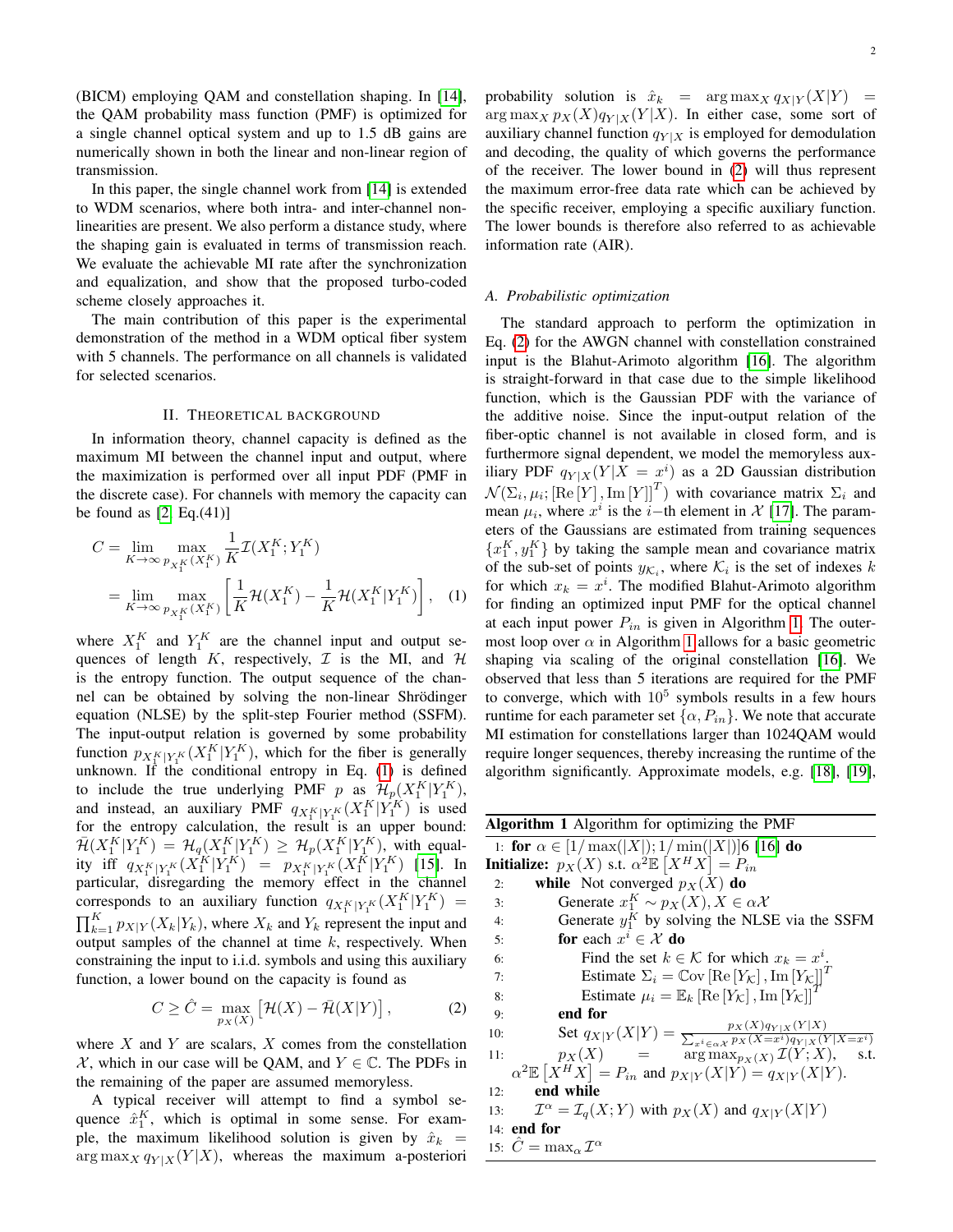would be of interest for performing the optimization in that case, particularly for replacing Steps 3-10 in Algorithm [1.](#page-1-2)

#### *B. Dyadic PMF approximation*

The optimal PMF as found by Algorithm [1](#page-1-2) is not trivial to realize when communicating binary data. The authors in [\[5\]](#page-9-4), [\[7\]](#page-9-6), [\[8\]](#page-9-7), [\[20\]](#page-9-18) propose a rate matcher, which for long block lengths is able to approach the desired PMF (in their case that is a Maxwell-Boltzmann (MB) distribution). Instead, here the concept of *many-to-one* mappings [\[21\]](#page-9-19) is adopted, which allows for simple realization of distributions of the form  $p_X(X = x_i) = 2^{-l_i}$ , where  $l_i$  is an integer. Such distributions are referred to as *dyadic*. The dyadic approximation with smallest Kullback-Leibler divergence from the optimal PMF can be found by geometric Huffman coding (GHC) [\[22\]](#page-9-20). In order to ensure a binary-reflected Gray code is possible (see Section [II-C](#page-2-0) and [\[13\]](#page-9-11)), dyadic PMFs are first found for the marginal PMFs in each I and Q, and the dyadic QAM PMF is constructed by taking their product.

The PMFs, obtained by the procedure above are examined for an erbium doped fiber amplifier (EDFA) lumped amplification link with parameters, given in Table [I.](#page-2-1) In Fig. [1,](#page-2-2) example AIRs for 1024QAM with optimized, dyadic, uniform and MB PMFs are given. The latter is obtained as  $p_X(X) \propto \exp(-\lambda |X|^2)$ . The performance is given in bits/symbol/polarization (simply bits/symbol from now on). For Nyquist spacing of the WDM channels this corresponds to bits/s/Hz/polarization, or the spectral efficiency of the modulation format. The input power is specified in dBm per channel. The input/output sequences are extracted from one of the polarizations of the central channel. While some rate loss can be expected, i.i.d. polarizations are assumed due to the increased complexity of joint processing [\[17\]](#page-9-15), and the AIRs are calculated similar to  $\mathcal{I}_q$  in Algorithm 1 using Steps 3-13.

The PMF is optimized at each input power, while the dyadic PMF is obtained as the GHC approximation to the optimized PMF at input power −6 dBm and evaluated on the rest of the region. The MB PMF is similarly optimized by a brute-force search of the parameter  $\lambda$  at input power −6dBm and evaluated on the remaining region. We see that at that launch power, around 0.4 bits per symbol can be gained by the PMF, optimized with Algorithm 1, but also with its dyadic approximation. This is due to the large constellation size (1024QAM). Smaller constellations suffer from a more significant rate loss from the dyadic approximation.

In Fig. [1,](#page-2-2) we also see that the AIR gain w.r.t. the MB PMF is marginal  $(< 0.1$  bits/symbol). This indicates that a MB PMF with properly optimized  $\lambda$ , which is a near-optimal procedure for linear channels, is practically sufficient for application to a (fairly) static nonlinear fiber channel with the constraints, considered here (such as memoryless processing, independent polarizations and channels).

We also observe that in the severely nonlinear and low SNR regions (where the AIR is significantly different) the MB PMF loses its shaping gain and needs to be re-optimized for the corresponding rate. This is not the case for the dyadic PMF, which achieves shaping gains on the entire region ( $\approx 0.15$ ) bits/symbols in the extremities).



<span id="page-2-2"></span>Fig. 1. Achievable information rates for 1024QAM with the PMF, as obtained from Algorithm [1,](#page-1-2) uniform PMF, the PMF, which is obtained as the GHC dyadic approximations to the optimal PMF at input power −6 dBm, and the Maxwell-Boltzmann PMF, which is optimized at input power −6 dBm.

TABLE I SYSTEM PARAMETERS FOR THE OPTIMIZATION

<span id="page-2-1"></span>

| Fiber loss             | $\alpha = 0.2$ dB/km                |
|------------------------|-------------------------------------|
| Non-linear coefficient | $\gamma = 1.3$ (W·km) <sup>-1</sup> |
| Dispersion             | $D = 17$ ps/(nm·km)                 |
| Central wavelenght     | $\lambda_0 = 1.55 \mu m$            |
| SSFM step              | $0.1 \text{ km}$                    |
| Fiber length           | 800 km                              |
| Span length            | 80 km                               |
| EDFA noise figure      | 3 dB                                |
| Number of channels     | 5                                   |
| Symbol rate            | 28 GBaud                            |
| Channel spacing        | $30$ GHz                            |
| Pulse shape            | Square root raised cosine           |
| Roll-off factor        | 0.01                                |

At the maximum AIR of the uniform PMF, the dyadic PMF achieves around 2.5 dB energy efficiency gains due to the saturation of the AIR. Operating in such points is preferable and indeed possible, as will also be demonstrated.

## <span id="page-2-0"></span>*C. Many-to-one mapping function*

Once having the optimal dyadic probabilities of each symbol, the algorithm from [\[13\]](#page-9-11) can be used to find the desired many-to-one labeling. A many-to-one mapper requires that multiple bit labels are assigned to the same symbol from the constellation. This allows for the bit label length  $m >$  $\log_2 |\mathcal{X}|$ , as opposed to standard Gray-label QAM, for which  $m = \log_2 |\mathcal{X}|$  (e.g.  $m = 8$  for standard uniform 256QAM). This non-bijective mapping creates ambiguities in some bit positions (to be explained in the following). The proposed labeling for the optimized 1024QAM and 256QAM PMFs are given in Fig. [2](#page-3-0) and Fig. [3,](#page-3-1) respectively. The bits, labeled as 'X' take on both '1' and '0', and the decoder (if successful) will correct for this ambiguity. We only plot the marginal PMF in 1D, i.e. 32PAM and 16PAM, respectively.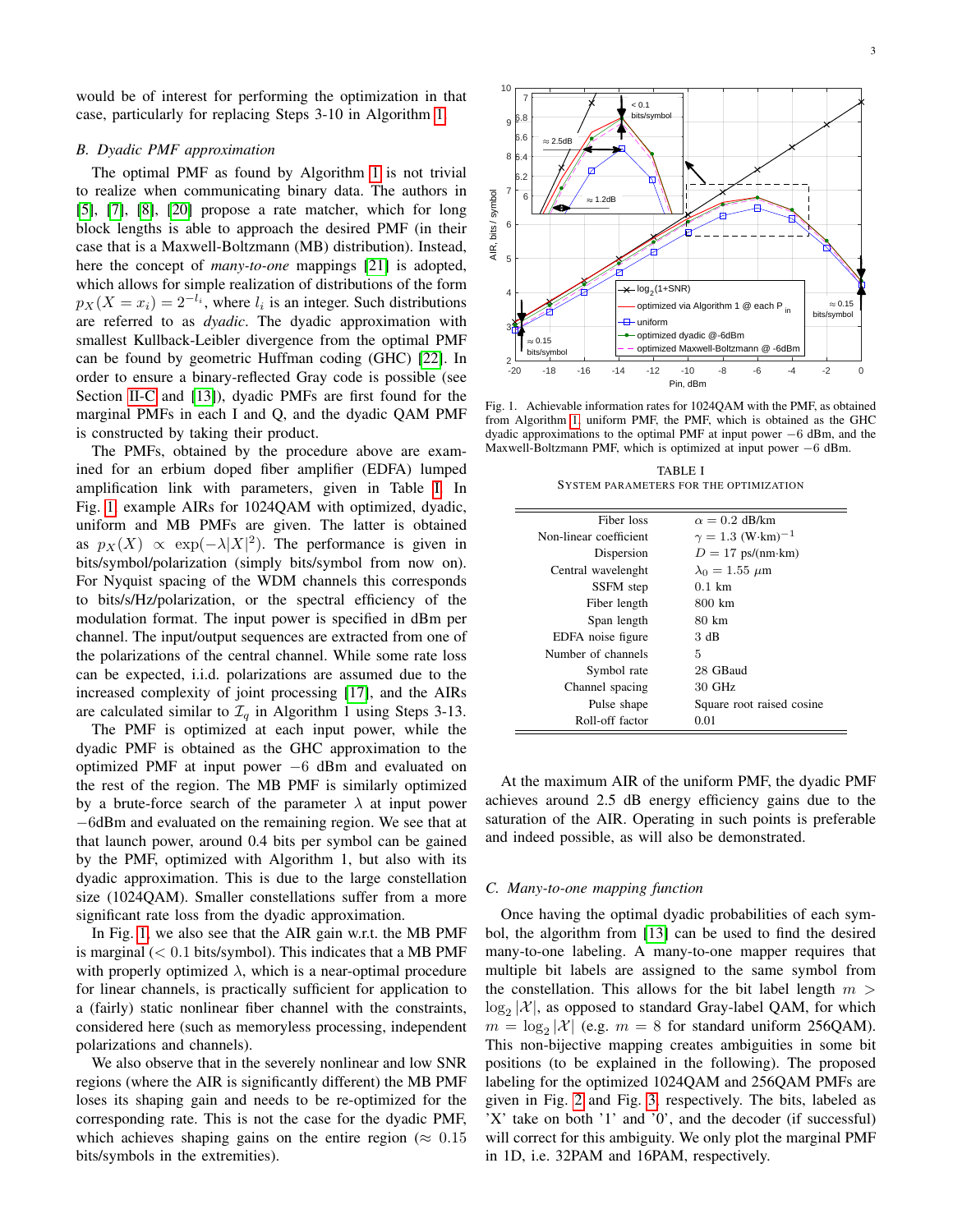

<span id="page-3-0"></span>Fig. 2. Optimized 32PAM PMF, together with the corresponding mapping functions and the dyadic approximation. Only right-hand side. Explanation in the text.



<span id="page-3-1"></span>Fig. 3. Optimized 16PAM PMF, together with the corresponding mapping functions and the dyadic approximation.

Due to space considerations and the fact, that the PMFs are symmetric around 0, only half of the mapping function is given for the optimal 1024QAM, i.e. the right side. The left side of the mapping function is obtained by mirroring the right side, while flipping the most significant bit from '0' to '1' [\[13\]](#page-9-11). This symmetry can be seen in Fig. [3.](#page-3-1) We note the non-Gaussianity of the PMFs, particularly the one from Fig. [2,](#page-3-0) which allows for the PMF to perform near-optimally on a wide input power region.

Each symbol can take multiple bit labels, making some symbols more likely to be produced when the input binary data are i.i.d. For example symbol '3' in Fig. [2](#page-3-0) takes all bit strings of length 7, which begin with the prefix '0110' (8 different bit strings in total), making its probability  $2^{-4}$ . Symbol '31' only takes one bit string, and its probability is therefore  $2^{-7}$ .

## III. TRANSCEIVER DETAILS

Block diagrams of the transmitter and receiver are given in the system setup in Fig. [4.](#page-4-0) The binary data are encoded by a turbo code with convolutional constituent encoders with generator polynomials (23, 37) in standard octal notation. A random permutation is used for interleaving between the convolutional encoders, as well as between the turbo encoder and mapper. The detailed coded modulation and mapping/demapping block diagrams may be seen in [\[13\]](#page-9-11), and are omitted here. The input data rate is controlled by properly selecting the forward error correction (FEC) overhead for each constellation. If the desired input data rate per QAM symbol is  $\eta$ , the FEC overhead must be  $\frac{(m-\eta)}{\eta} \cdot 100\%$ . Variable overhead is straight-forward to realize with turbo codes by *puncturing*. That is, only part of the overhead is transmitted, and the rest is disregarded, which may be realized with virtually no additional hardware complexity, since a single base circuitry is used for every rate. This is in contrast to standard schemes where a different encoding/decoding circuit is needed for each rate or e.g. [\[7\]](#page-9-6), [\[8\]](#page-9-7), where a rate matcher is required. In our design, the turbo code has a base code rate of  $R = 1/3$ , or a maximum of 200% overhead can be transmitted. In the case of e.g.  $\eta = 5$ bits/symbol and a standard 1024QAM with bit label length of  $m = \log_2 1024 = 10$ , a 100% overhead is transmitted. For the 1024QAM labeling from Fig. [2,](#page-3-0) the bit label length is  $m = 14$ and the transmitted overhead is 180%. In order to ensure best performance in combination with the turbo code, the labeling needs to have unique bits connected to the systematic bits of the code, and at the same time those bits should fulfill a Gray-like criterion [\[13\]](#page-9-11).

An example histogram of the 1024QAM symbols is shown in the transmitter part of Fig. [4](#page-4-0) for the 32PAM mapping function from Fig. [2,](#page-3-0) where bright color indicates high probability and dark color indicates low probability of occurrence.

Constellations as large as 256QAM and 1024QAM require near-optimal synchronization and equalization. Non-data aided synchronization usually performs poorly for multi-amplitude constellations. To that end, pilot symbols, consisting of random, uniformly spaced QPSK symbols are interleaved with the data symbols. Further, a short Zadoff-Chu sequence [\[23\]](#page-9-21) is inserted before the first block for frame alignment, whose overhead is neglected. The symbol sequence with pilots included is pulse-shaped and sent for transmission after combining with the orthogonal polarization and the other WDM channels.

At the receiver, the optical signal is passed through a low-pass filter, chromatic dispersion (CD) compensation is performed in the frequency domain [\[24\]](#page-9-22), and the signal is down-sampled to two samples per symbol. Frame alignment is then performed and the pilot symbols are extracted from the received sequence. Maximum likelihood (ML) frequency offset estimation and synchronization is performed based on the pilots only. The well-known constant modulus algorithm (CMA) is used for equalization of the extracted QPSK pilots. The equalizer taps are then linearly interpolated and applied on the entire sequence. Using training data, the received SNR is estimated after the equalization process.

We model the combined effect of laser and non-linear phase noise as a Wiener process and track it with the Tikhonov distribution based algorithm from [\[25\]](#page-9-23). The variance of the Wiener process is also obtained from training data, together with the mean and variance of the likelihood of each symbol from the transmit alphabet, as described in Section [II-A.](#page-1-3) The algorithm from [\[25\]](#page-9-23) directly produces the posterior distributions  $q(X|Y)$ , which are needed by the demapper, and also calculates the entropy  $\overline{\mathcal{H}}(X|\hat{Y})$  from Eq. [\(2\)](#page-1-1), where  $\hat{Y}$  are the symbols, sent for de-mapping and decoding.

Iterative demapping and decoding can be performed in order to improve the performance overall, however, it is not a requirement for the system. Furthermore, the shaping gains are unaffected by the presence of iterative demapping, as we shall see in the results sections. Unless otherwise stated, 5 demapping iterations are performed. The turbo decoder is fixed at 10 internal iterations.

#### IV. SIMULATION RESULTS

In this section, we study the AIRs on the link from Table [I.](#page-2-1) In order to make a proper assessment, we model the main im-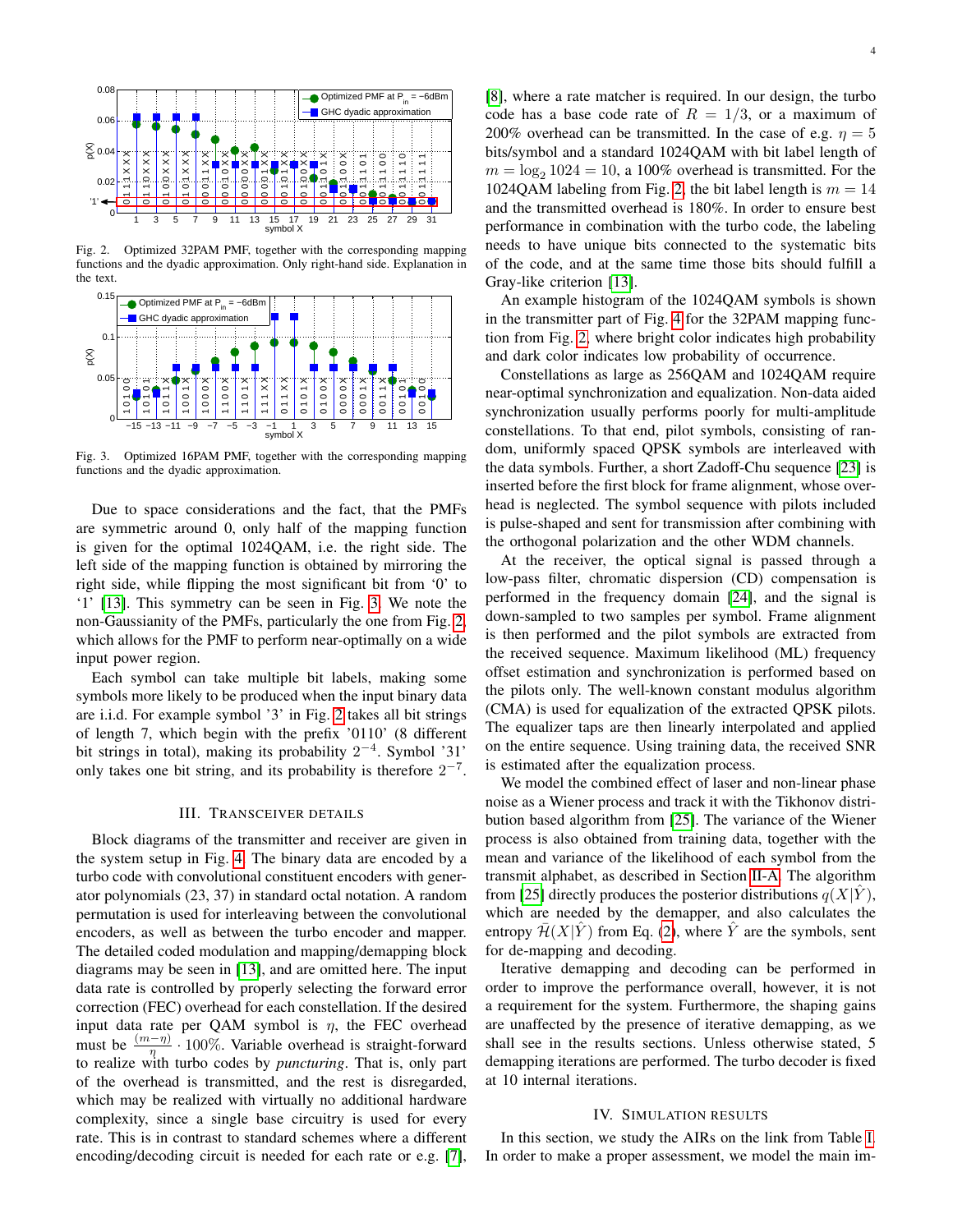

<span id="page-4-0"></span>Fig. 4. Transmitter and receiver for the designed system. At the receiver, the SNR, AIR and BER are estimated after equalization, phase noise mitigation and decoding, respectively.

perfections across the link and receiver, as given in Fig. [4.](#page-4-0) We induce a frequency offset of 50 MHz and model a laser with a linewidth of 10 kHz. Further, uniform ADC quantization is performed with accuracy of 6 bits per real dimension. The received signal is sampled with 80 GHz sampling rate, or 2.85 samples per symbol. The pilot rate is 1%, which is sufficient for mitigating the induced phase noise. Lasers with broader linewidth would require increased pilot rate. We evaluate the performance on the central WDM channel.

We study the performance of the 1024QAM and 256QAM labellings from Fig. [2](#page-3-0) and Fig. [3](#page-3-1) and standard Gray labeled uniform 64QAM, 256QAM and 1024QAM. The simulated input data rates are  $\eta = 5, 5.5, 6$  and 6.5 bits/symbol. A total of 18 blocks are transmitted in each polarization, each block of length 6000 symbols, making the total number of transmitted bits  $\approx 1.08 \cdot 10^6$ ,  $1.19 \cdot 10^6$ ,  $1.29 \cdot 10^6$  and  $1.40 \cdot 10^6$  for the four rates, respectively. We can therefore safely assume that under stable system operation with stationary noise distribution, the calculated BER after turbo decoding above  $10^{-4}$  is reliable, since at least 100 errors are found. Bringing the BER reliably below 10<sup>−</sup><sup>15</sup> can be done by adding a 7% overhead hard decision (HD) FEC code. In Fig. [5,](#page-4-1) the BER is shown after 800 km and input data rate  $\eta = 5$  bits/symbol, together with the AIRs after phase noise tracking as a function of the input power. The constellations from Fig. [2](#page-3-0) and Fig. [3](#page-3-1) achieve around 1.5 dB shaping gain in the linear regime w.r.t. their corresponding uniform constellations, but also around 0.5 dB in the non-linear region. Due to the sub-optimality of the turbo code at this high code rate  $(R = 5/6)$ , the 64QAM achieves a minimum BER of  $\approx 10^{-3}$ . We also see that the turbo code operates at around 0.7 dB and 0.2 dB penalty to the AIRs of the shaped systems in the linear and nonlinear region, respectively, at BER<  $10^{-4}$ .

In Fig. [6,](#page-5-0) the AIR and the corresponding throughput after phase noise tracking for each constellation is shown at the respective optimal input power, as a function of the link distance. We note that these AIRs are *independent* of the channel code, and are only a function of the equalization we perform and the input PMF. We see that 64QAM suffers from the limited number of points, and is therefore inferior to the



<span id="page-4-1"></span>Fig. 5. Simulations: AIRs and BER for the studied modulation formats at 5 bits/symbol, 800 km. The 64QAM floors at BER $\approx 10^{-3}$ . Shaping gain is achieved with both 1024QAM and 256QAM in the linear and non-linear region.

other constellations. The best performing overall constellation is the dyadic 1024QAM from Fig. [2](#page-3-0) with distance increase of about 200 km for fixed data rate w.r.t. standard 1024QAM. The 256QAM is also able to achieve shaping gains of around 100 km.

In Fig. [6,](#page-5-0) we also show the maximum distances, where error-free transmission is achieved at the different rates (after turbo decoding). We see that shaping provides a steady increase of between 0.3 and 0.5 bits/symbol, or between 8.4 and 14 Gbps per channel. This translates to between 80 km (short distance) and 240 km (long distance) of maximum reach increase at the same data rate. We can also see that the chosen turbo code is able to operate at around 0.6 bits/symbol gap to the maximum AIR.

Both shaped PMFs achieve shaping gain for all studied distances and rates, in contrast to the system from [\[7\]](#page-9-6), where the PMF needs to be changed with the distance and/or rate. The system proposed here relies on optimizing the PMF at the *optimal* input power and performing the rate adaptation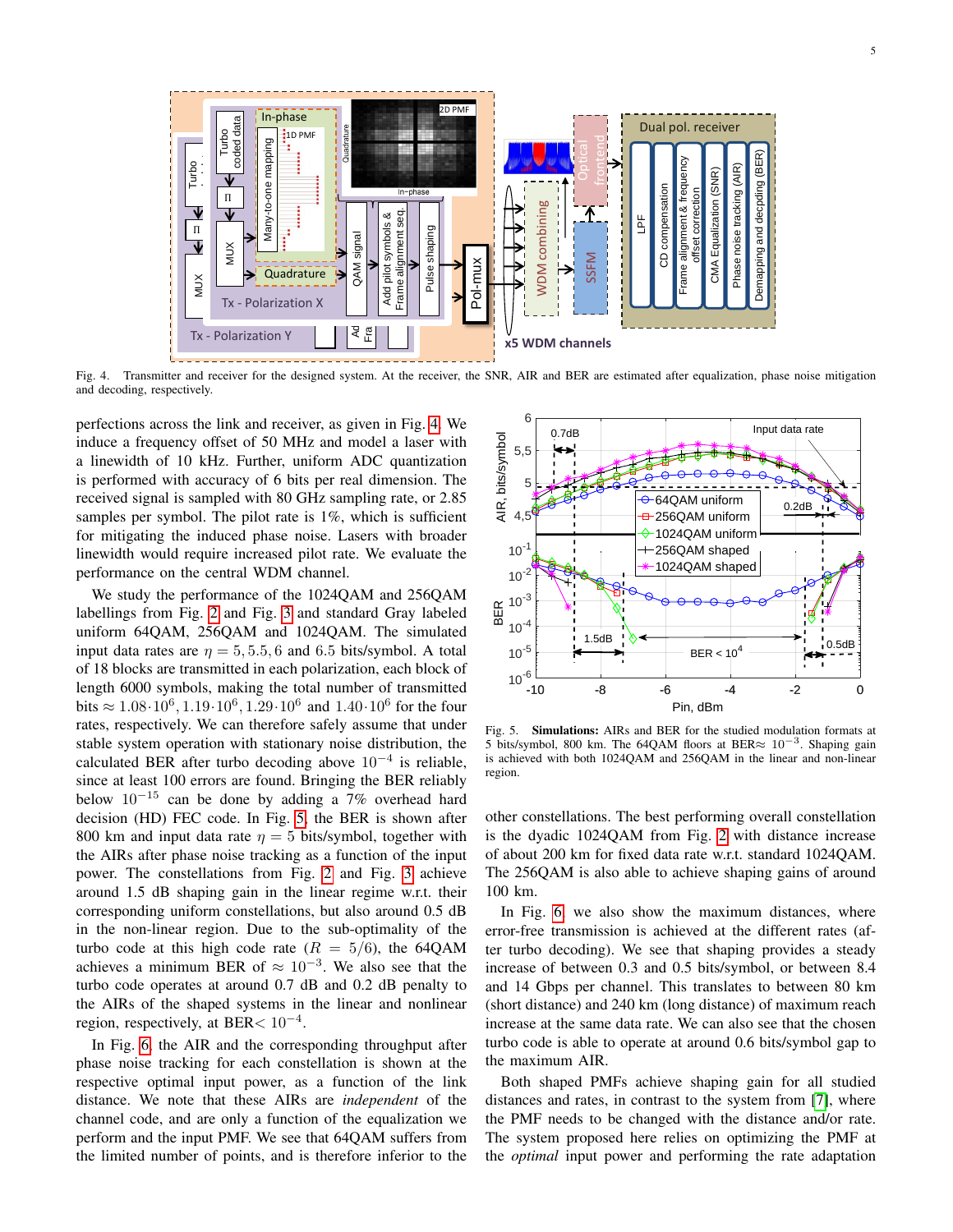

<span id="page-5-0"></span>Fig. 6. Simulations: Maximum AIRs for the studied systems (solid lines) and error-free operating points (dashed lines) after turbo decoding (BER<  $10^{-4}$ ). The error-free performance is close to AIRs (around 0.4 bits/symbol). The achieved throughput is shown on the right axis.

via puncturing, i.e. the PMF is fixed. This in turn results in constant XPM induced interference in neighboring channels [\[18\]](#page-9-16), which may be beneficial in highly dynamic network scenarios.

#### V. EXPERIMENTAL SETUP

The proposed system is next experimentally validated. To that end, the optical transmission from Fig. [7](#page-6-0) is built.

The electrical signal for the channel of interest consists of the pulse-shaped sequence for one polarization (output of the transmitter from Fig. [4,](#page-4-0) which was used for simulation). It is digital-to-analog converted by a 64 GSa/s arbitrary waveform generator (AWG), and then modulates a sub-kHz linewidth fiber laser (Koheras BasiK C-15). The neighboring channels are modulated by the same modulation format as the central one by a second IQ modulator, and are fully decorrelated by more than 40 symbols using a wavelength selective switch (WSS) and delay lines. External cavity lasers (ECLs) are used as carriers on the neighboring channels. When measuring WDM performance, the fiber laser is tuned to the corresponding channel on the frequency grid (the ECLs are also tuned correspondingly). This rearrangement of the central frequencies of the lasers was performed while maintaining a constant received power for all channels in each configuration. This is achieved by controlling the input power per channel before injecting the combined signal into a recirculating loop, used for emulation of long distances. The 5 channels are then coupled and a delay-and-add polarization emulator provides the dual-polarization signal.

The loop consists of 100 km of standard, single mode fiber (SSMF) using distributed Raman amplification (DRA) with backward pumping every 50 km. In order to compensate for the power losses of the acusto-opto modulators (AOM), used as switches, an EDFA is inserted in the loop.

The signal after transmission is detected by a four-channel 80 GSa/s coherent receiver. The local oscillator is similar to the laser at the transmitter side - a fiber laser with sub-kHz linewidth (Koheras BasiK E-15). The length of the acquired sequence corresponds to 18 blocks (similar to the simulation setup). The traces are stored, and then processed offline with the receiver from Fig. [4.](#page-4-0)

TABLE II SUMMARY OF THE ACHIEVED DATA RATES EXPERIMENTALLY

<span id="page-5-1"></span>

| Input           | Data rate with-   | with<br>Data rate   |
|-----------------|-------------------|---------------------|
| data            | out $7\%$ HD FEC  | HD FEC<br>$7\%$     |
| rate<br>$\eta,$ | $(BER< 10^{-4}),$ | (BER< $10^{-15}$ ), |
| [bits/symbol]   | [Gbps/channel]    | [Gbps/channel]      |
|                 | 98                | 91.1                |
| 5.5             | 107.8             | 100.2               |
| 6               | 117.6             | 109.4               |

## VI. OPTICAL BACK-TO-BACK RESULTS

Data rates of  $\eta = 5, 5.5$  and 6 bits/symbol are validated experimentally. Due to the limited resolution of the AWG and the sampling oscilloscope, we reduce the symbol rate to 10 GBaud and increase the roll-off factor of the pulse shape to 0.5. The pilot overhead is also increased to 2%. The resulting data rates are given in Table [II.](#page-5-1) The performance is shown at input data rate  $\eta = 6$  bits/symbol in Fig. [8.](#page-6-1)

The optical SNR (OSNR) is varied by an attenuator, and measured before the coherent receiver. As we see in Fig. [8\(a\),](#page-6-2) the received SNR is limited to about 21 dB due to the above mentioned DAC and ADC resolution. The theoretical SNR is calculated with Eq. (34) from [\[2\]](#page-9-1), and is also given in Fig. [8\(a\).](#page-6-2) We observe implementation penalty of 2 dB at low OSNR and gradually increasing to around 9 dB at high OSNR (the implementation penalty here includes the sub-optimal equalization).

In Fig. [8\(b\),](#page-6-3) the AIRs for the different modulation formats are shown. At  $\eta = 6$  bits/symbol, the shaping gain w.r.t. 256QAM uniform is around 3 dB, and even larger w.r.t. 1024QAM uniform. The maximum received SNR is not enough to guarantee error-free uncoded transmission with 64QAM. This modulation format achieves a maximum of around 5.7 bits/symbol at the highest examined OSNR. The shaped systems proposed here operate at around ≈6 dB and  $\approx$ 4 dB gap to the Shannon limit at  $\eta = 6$  bits/symbol and  $\eta = 5$  bits/symbol, respectively. The implementation penalty at the respective OSNR values ( $\approx$ 23 dB and  $\approx$ 18 dB) for these rates is  $\approx$ 5 dB and  $\approx$ 3 dB, which leaves  $\approx$ 1 dB of additional penalty, which can be attributed to residual phase noise and/or sub-optimal parameter estimation (such as the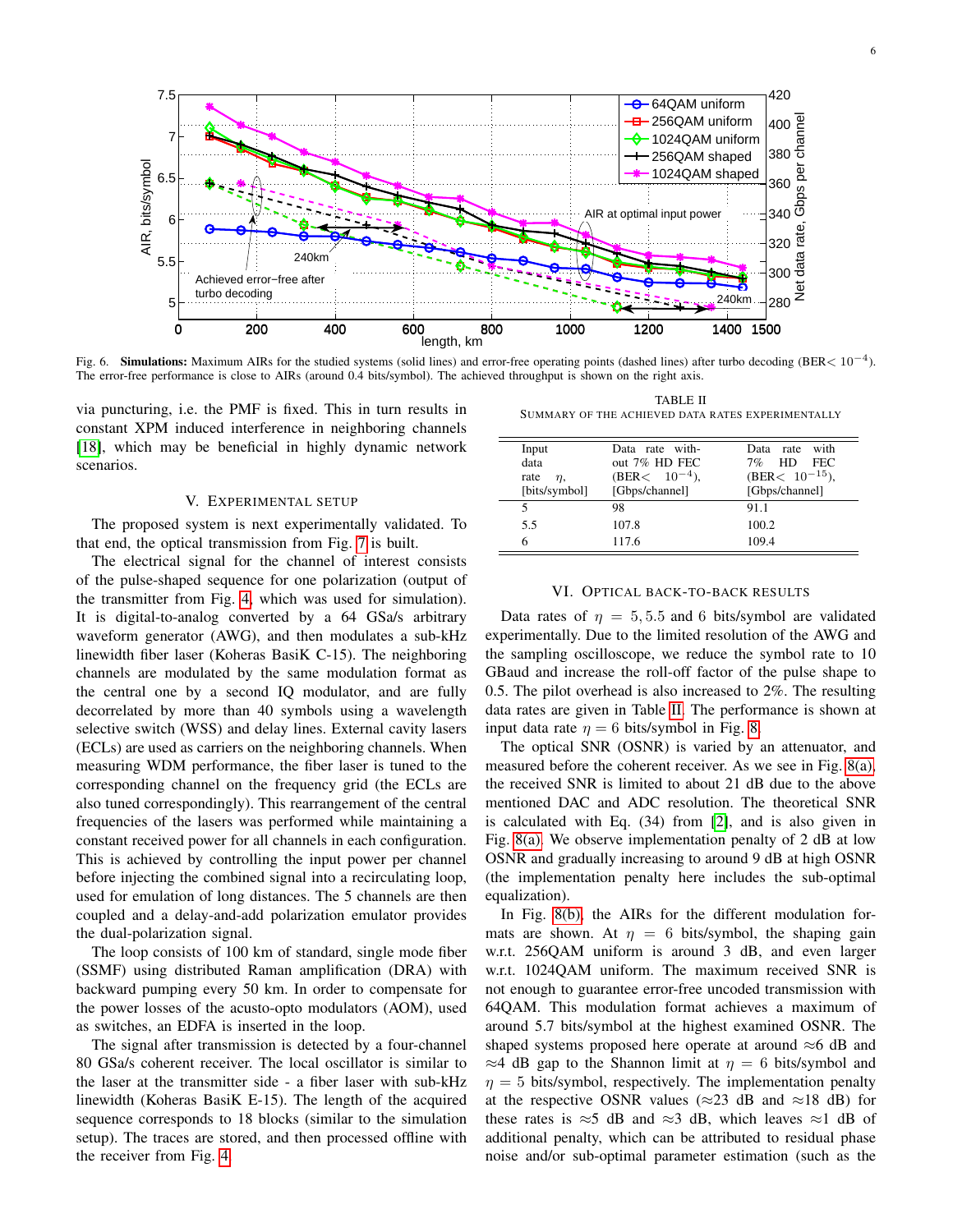

<span id="page-6-0"></span>Fig. 7. Experimental setup. The waveform of one polarization is generated offline, then fed to the AWG. WDM signal is then generated, and sent to the 100 km DRA recirculating loop. After 80 GSa/s coherent reception, the received samples are processed offline.

<span id="page-6-2"></span>

<span id="page-6-1"></span>Fig. 8. Back-to-back: Performance in optical back-to-back for the different modulation formats. The estimated SNR at high OSNR is highly dependent on the estimated noise variance, and is therefore somewhat unstable. We observe an implementation penalty of 2 dB at low OSNR and gradually increasing to around 9 dB at high OSNR.

TABLE III SYSTEM PARAMETERS FOR WDM TRANSMISSION

| Symbol rate        | 10 GBaud                  |
|--------------------|---------------------------|
| Pulse shape        | Square-root raised cosine |
| Roll-off factor    | 0.5                       |
| Channel spacing    | $25$ GHz                  |
| Number of channels | 5                         |
| Input data rates   | 5, 5.5 and 6 bits/symbol  |
| Pilot overhead     | 0.02                      |

mean and variance of the likelihoods).

Finally, in Fig. [8\(c\),](#page-6-4) the BER is shown. We see that 64QAM and 1024QAM uniform distributions are unable to obtain error-free transmission at the studied OSNR range. At BER $\approx 10^{-3}$ , the 256QAM from Fig. [3](#page-3-1) achieves around 3.5 dB shaping gain, which is increased to more than 5 dB with the 1024QAM from Fig. [2.](#page-3-0)

#### VII. WDM OPTICAL TRANSMISSION RESULTS

## *A. Central channel*

<span id="page-6-5"></span> $\equiv$ 

In the last part of this paper we show the results for the recirculating loop transmission system from Fig. [7.](#page-6-0) The parameters for this case are given in Table [III.](#page-6-5) As we saw in the previous sections, 64QAM is unreliable at data rates above 5 bits/symbol. It is therefore not included in the

<span id="page-6-4"></span><span id="page-6-3"></span>experimental verification. The AIRs at the optimal input power are given as a function of the studied distances in Fig. [9,](#page-7-0) together with the maximum achievable error-free distances for the different modulation formats *for the central channel*. The corresponding achieved net data rates are given in Table [II.](#page-5-1) The distances between 800 km and 1700 km and input data rate  $\eta = 5$  bits/symbol are studied for all modulation formats. The rates  $\eta = 5.5$  and  $\eta = 6$  are only studied for 1024QAM shaped and uniform. Both 1024QAM shaped and 256QAM shaped provide a steady increase in the AIR of around 0.2 bits/symbol for all studied distances w.r.t. 1024QAM uniform and 256QAM uniform, respectively. We see that the error-free transmission distance can be increased by around 300 km for 1024QAM, and 400 km for 256QAM at  $\eta = 5$ . As we saw in Fig. [8\(c\),](#page-6-4) the highest rate was only achieved by the shaped systems in back-to-back, and is achieved for up to 200 km with 1024QAM shaped.

## *B. WDM measurements for all channels*

WDM measurements are performed for the 1024QAM shaped system. The average AIR for the 5 channels in that case is also shown in Fig. [9.](#page-7-0) We see that the performance is similar for the other channels. We note again that due to lack of multiple fiber lasers, WDM measurements are performed by tuning the LO and the transmitter laser to the desired channel on the frequency grid. While the input power of each channel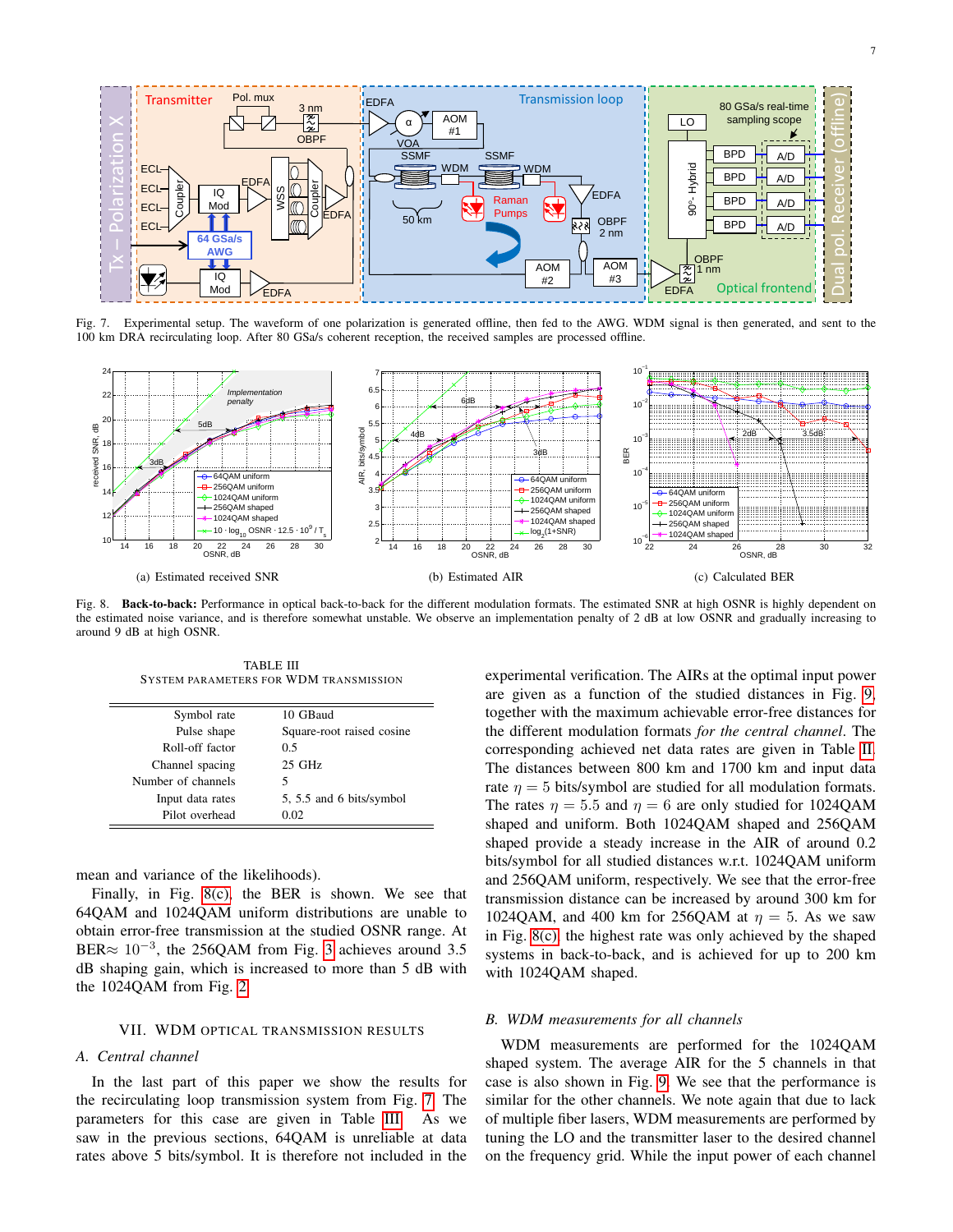

<span id="page-7-0"></span>Fig. 9. WDM transmission: Maximum AIRs for the studied systems, together with their respective error-free operating points after 7% HD FEC. The average AIR of all 5 channels of the 1024QAM shaped is also given (blue circles), together with the maximum distances, where ALL channels are error free.

is optimized, so that all channels have the same received power in all such configurations, slight variations in the performance do exist for the different configurations.

In Fig. [10,](#page-7-1) the received power spectra are shown for each configuration of the fiber laser and the ECLs, together with the BER on each channel for the respective configuration as a function of the *combined* input power. The spectra are monitored in each case in order to ensure that the performance of the 5 channels is fairly compared. Due to the non-flat gain of the Raman pump and the non-flat ASE noise floor, the received OSNR for the different channels varies. This is because the input power is optimized for equal received power on the different channels, rather than equal OSNR. We see that due to the above mentioned gain tilt, Channel 1 (numbered from shortest to longest wavelength) has the highest OSNR, and also the best BER performance in the linear region of transmission. However, all 5 channels achieve a zero BER after turbo decoding around a combined input power of −5dBm.

In general, the distances where all 5 channels achieved error free performance are somewhat shorter, than for the central channel. For example, at  $\eta = 5$  and 5.5 the maximum distances are reduced to 1600 km and 600 km, respectively. For  $\eta = 6$ all 5 channels are error-free at 200 km. On the other hand, as we saw in Fig. [9,](#page-7-0) the channel average AIR was similar to that of the central channel, which means that some of the channels potentially achieve longer distance than the central one. Since this is a result of the unequal OSNR at the receiver, we expect similar trend for the uniform systems, and therefore similar shaping gain for all channels.

#### <span id="page-7-2"></span>*C. Non-iterative demapping*

Finally, we study the performance with iterative and noniterative demapping. As can be seen from Fig. [9,](#page-7-0) the 1024QAM has highest AIR for all distances. However, due to the higher number m of *coded* bits per symbol, the loss from going from symbol-wise AIR to bit-wise AIR is larger. The bit-wise AIR is studied with an EXIT chart [\[26\]](#page-9-24), which shows the extrinsic MI output of the demapper (input of the decoder, respectively) as a function of the extrinsic MI at the input of the demapper (output of the decoder, respectively). With



<span id="page-7-1"></span>Fig. 10. WDM transmission: Measurements after 1600 km of transmission Top: BER as function of combined input power. Bottom: received spectra in each configuration of the fiber laser and the ECLs. We see that the spectra lie on top of each other, which allows us to argue that there is a fair comparison between the performance of the different channels.

iterative processing, the extrinsic information is exchanged between the demapper and decoder, progressing according to the chart. If the EXIT functions of the demapper and decoder do not cross, i.e. they form a tunnel in which the extrinsic information evolves with each iteration and eventually reaching '1', all bits are detected without errors. If a crossing point exists before the extrinsic information has evolved to '1', the decoder will fail and subsequent iterations will not improve the performance.

An example of the *experimental* EXIT chart for the proposed system is given in Fig. [11.](#page-8-0) The experimental EXIT functions of the demappers are obtained by calculating the loglikelihoods of the symbols after phase noise tracking, then generating a-priori information via the Gaussian model [\[26\]](#page-9-24). The input power for this chart is  $-3$  dBm and the distance is 1400 km. Since the FEC rate is different for the different formats at fixed net data rate, the normalization of the bitwise MI is per-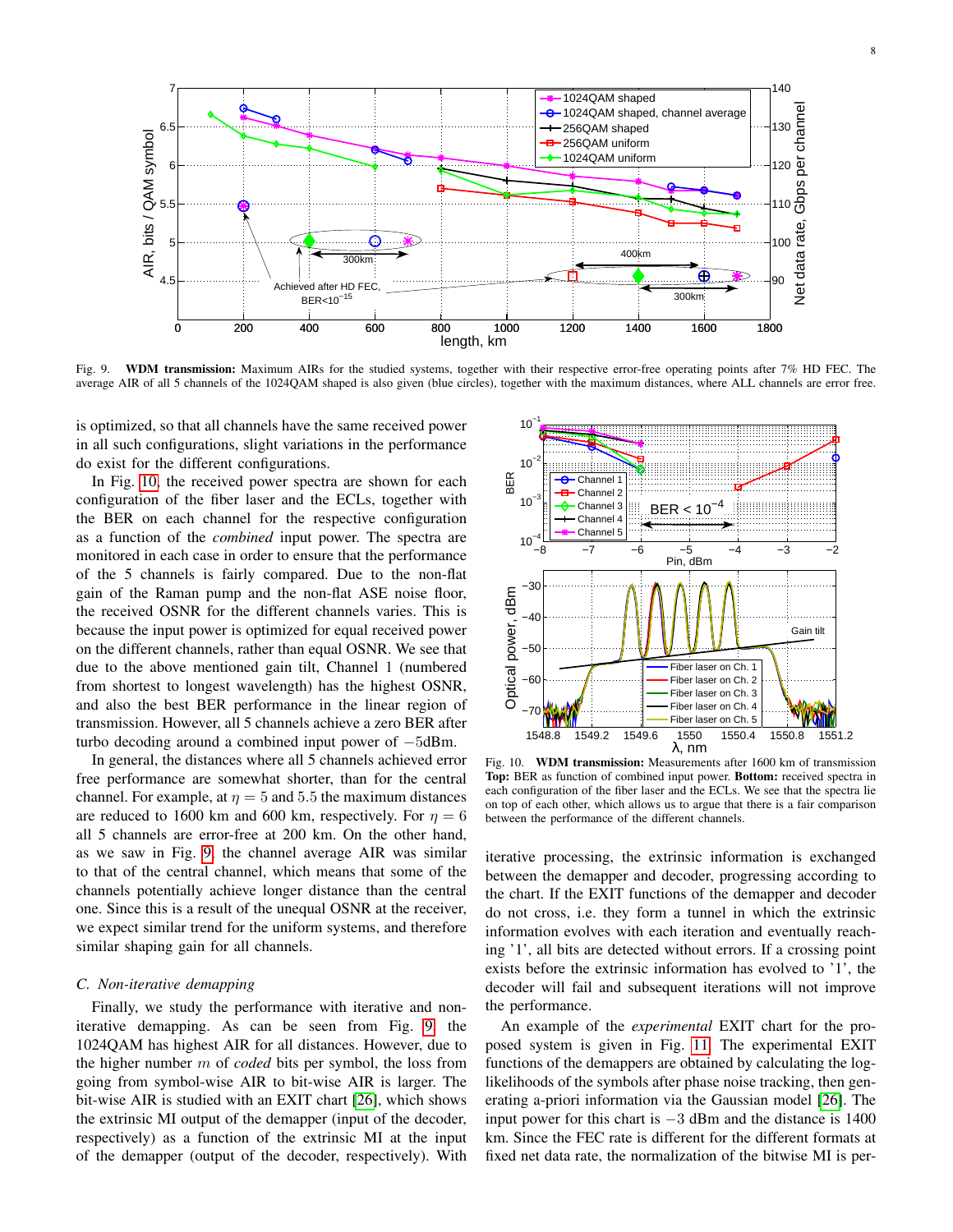

<span id="page-8-0"></span>Fig. 11. WDM transmission: EXIT charts for the studied modulation formats. The shaped systems form an open tunnel with the turbo code and thus can achieve error-free performance. The smaller modulation formats have higher extrinsic information with no a-priori information and thus have better performance than the 1024QAM when non-iterative demapping is performed.

formed w.r.t. a fixed gross data rate, where the punctured bits (if any) provide no MI, allowing for fair comparison assuming the minimum FEC rate of  $R = 1/3$ . As expected, the shaped systems provide a larger area below their EXIT functions, which indicates that higher data rate is potentially possible with proper selection of FEC code. We see that in contrast to their symbol-wise MI (see AIR in Fig. [9\)](#page-7-0), the bit-wise MI of the 1024QAM shaped is lower than that of 256QAM shaped when no a-priori information is available to the demapper. This case corresponds to non-iterative demapping, where 256QAM can therefore be expected to outperform 1024QAM. However, when the decoder feeds extrinsic information back to the demapper, the steeper inclination of the 1024QAM results in higher gains from iterative processing and better overall performance. Both shaped systems cross the EXIT function of the turbo decoder after they have achieved a MI of '1', which implies correct decoding. The EXIT function of the 256QAM uniform starts low and is almost flat, which results in early crossing of the EXIT function of the turbo code. This would result in erroneous decoding, which cannot be improved with iterations.

In Fig. [12,](#page-8-1) the BER performance in the case of iterative (dashed lines) and non-iterative (solid lines) demapping and decoding are shown after 1400 km. As predicted above, the 256QAM performs better than 1024QAM without iterations for both shaped and non-shaped systems. Shaping gain is however still achieved over the 256QAM uniform, in this case - around 1.5 dB and 0.5 dB in the linear and non-linear region, respectively, at BER=  $10^{-2}$ . This translates to 200 km of increased maximum distance (for the measurements we have). When iterations are performed, the performance of 1024QAM shaped is improved by more than 2 dB in the linear and around 0.5 dB in the non-linear region, making it superior to the other modulation formats. The same principle follows for the uniform distributions - the 256QAM hardly gains from iterative demapping, whereas 1024QAM uniform is able to achieve an error-free performance at this distance.

## VIII. DISCUSSION AND FUTURE WORK

The main drawback of the proposed method is the integration with turbo codes, which suffer from high latency. Even



<span id="page-8-1"></span>Fig. 12. WDM transmission: Performance with iterative (dashed lines) and non-iterative (solid lines) demapping for the central channel after 1400 km. The smaller modulation formats generally perform better in the latter case (explanation in the text).

though multi-Gbps hardware implementations exist for turbo codes [\[27\]](#page-9-25), a large degree of parallelization will be needed in order to achieve the hundreds of Gbps per channel given in Fig. [6](#page-5-0) and Fig. [9.](#page-7-0) Another solution would be to decrease the symbol rate per channel, and thereby the necessary serial bit rate. We note that the optimized PMF for significantly different symbol rates may be different, and the optimization procedure from Section [II-A](#page-1-3) should be used.

In this work, the codeword length was constant for different rates for easier software implementation. However, fixed clock speed is preferable for hardware implementation, which can be realized by fixing the information sequence length and varying the codeword length instead, resulting in variable decoder throughput at the expense of slight dependence of the decoding performance on the data rate.

As discussed in Section [VII-C,](#page-7-2) non-iterative demapping is possible at the cost of degraded performance. It would be of interest to perform optimization of the scheduling procedure of the iterations between the decoder and demapper and the internal decoder iterations, in order to achieve a better tradeoff between performance and complexity/latency. We note that turbo codes of lower complexity, e.g. with shorter memory of the convolutional encoders, can also be used without sacrificing the shaping gain, but slightly degrading the overall performance.

An interesting area for future work is to integrate the mapping functions, designed here, with another type of nearcapacity achieving channel code, e.g. LDPC convolutional codes (LDPC-CC) (also known as spatially coupled LDPC codes). Pipe-lining structures exist for LDPC-CC [\[28\]](#page-9-26), allowing for decoding of very fast serial data streams with reasonable latency. The main challenge in this integration is that bit ambiguities may be considered as puncturing, which effectively inserts cycles in the LDPC code graph, thereby hindering the performance of belief propagation decoding. The puncturing patterns would therefore have to be very carefully designed. Alternatively, a combination of the PMFs, designed in this paper with the rate-adaptive system from [\[7\]](#page-9-6), [\[8\]](#page-9-7), [\[20\]](#page-9-18) would be of interest for potentially improving the AIRs while avoiding puncturing.